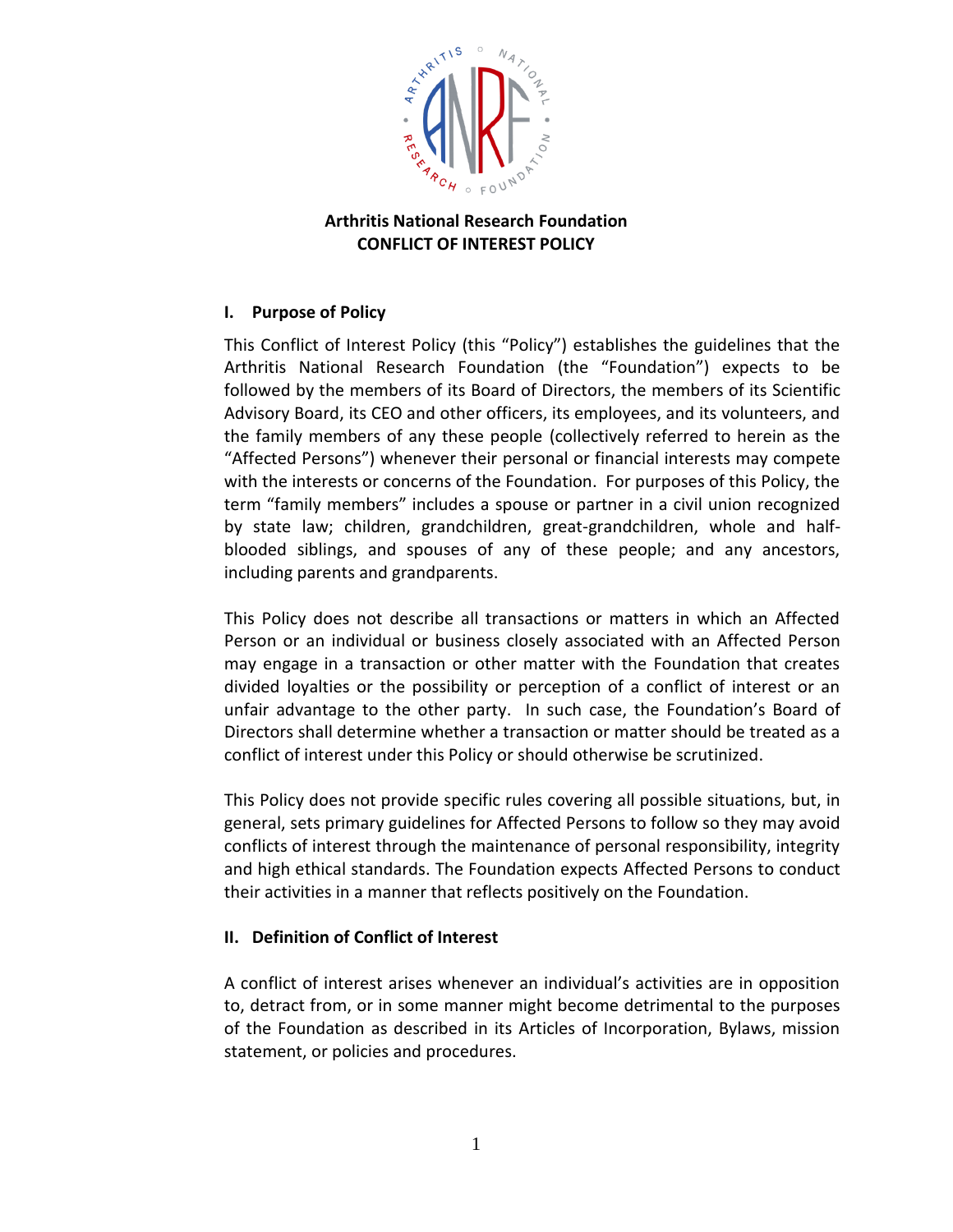A conflict of interest exists whenever an Affected Person is in a position to derive financial or other personal benefit by the use of authority or nonpublic information to directly or indirectly benefit himself or herself or other individuals or businesses with which the Affected Person is closely associated. Such associations may include, but are not limited to, an ownership interest in a business, employment with a business, a contractual relationship with a business, a creditor or debtor relationship with a business, a consulting relationship with a business, or a vendor relationship with a business.

A conflict of interest also exists in any transaction between the Foundation and an Affected Person, except for expense reimbursements to an Affected Person made pursuant to an accountable plan under IRS Regulation Section  $1.62-2(c)(2)$ .

Some conflicts of interest are prohibited, and the Foundation cannot engage in them. Others are permitted but subject to procedures set out in this Policy to ensure that the transaction or matter is fair to the Foundation and complies with applicable laws and regulations.

#### **III. Policy**

Affected Persons do not have the authority to engage in self-promotion through affiliation with the Foundation without the prior, express written approval of the CEO of the Foundation (or the Chair of the Board of Directors in the case of an Affected Person who is the CEO or is a member of the Board of Directors). Affected Persons may act on behalf of the Foundation only within the scope of powers and duties outlined in the Foundation's Bylaws or approved by the CEO of the Foundation (or the Chair of the Board of Directors in the case of an Affected Person who is the CEO or a member of the Board of Directors), and are not authorized to use the Foundation's name, logo or any reference that implies sponsorship or endorsement by the Foundation.

Except for compensation paid to the CEO and employees of the Foundation in the ordinary course of business, Affected Persons may not directly or indirectly solicit or accept personal fees or commissions for work conducted by or on behalf of the Foundation.

The Foundation will not make a loan or guarantee an obligation to or for the benefit of any Affected Person.

Affected Persons may not give cash or other items of value or personal service to: (a) people receiving benefits or services from the Foundation, (b) any person or entity performing or seeking to perform services under contract with the Foundation, or (c) persons who are otherwise in a position to benefit from the actions of any Affected Person involved with the Foundation.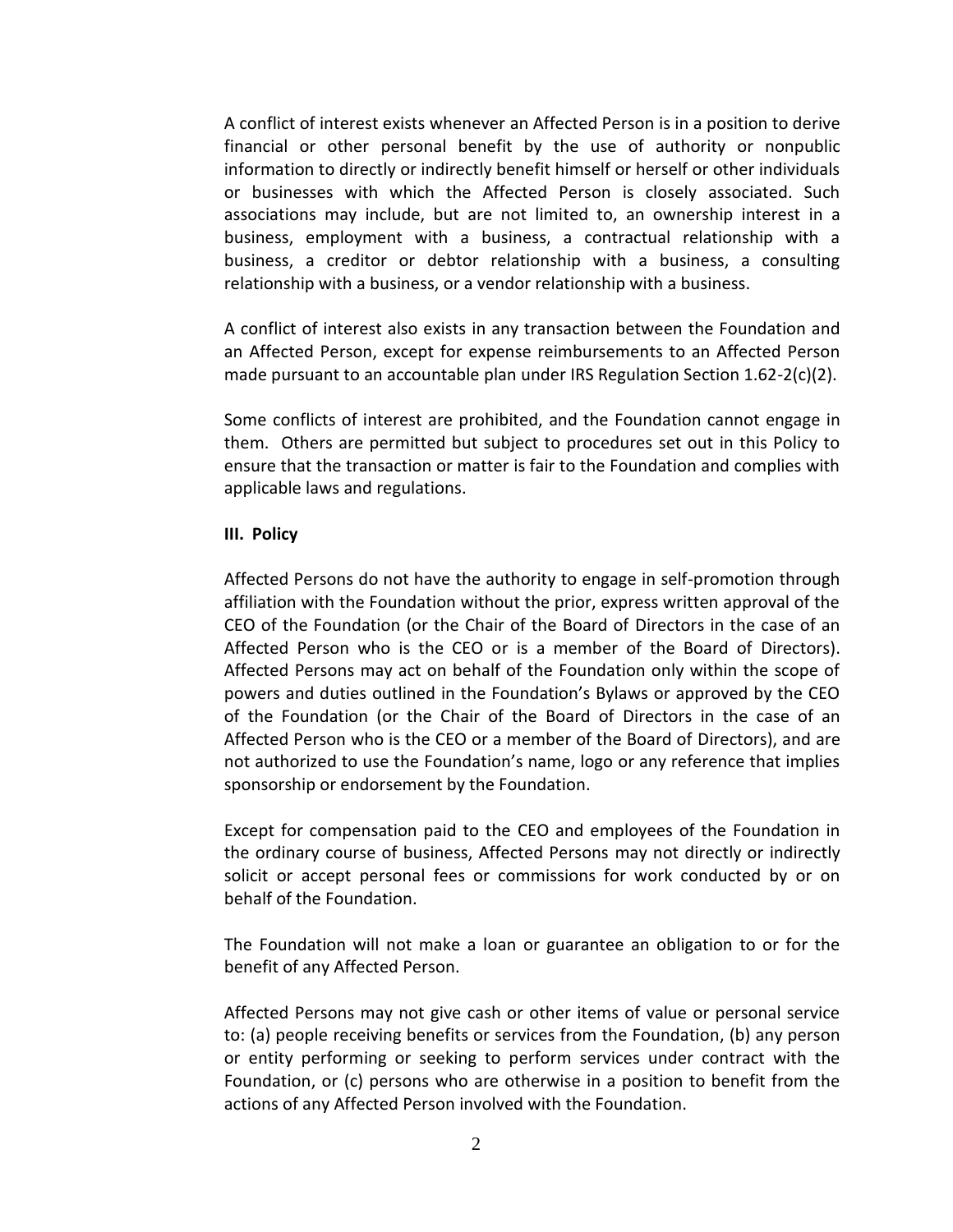Affected Persons may not accept Gratuities (as defined below) from: (a) people receiving benefits or services from the Foundation, or (b) any person or entity performing or seeking to perform services with the Foundation, or (c) persons who are otherwise in a position to benefit from the actions of any Affected Person involved with the Foundation. However, the restrictions in this paragraph shall not apply to any Gratuities from a business acquaintance as a result of an existing business relationship, but only if each of such Gratuities is of a modest or nominal value (in any event, \$50 or less), and there is no direct or indirect connection between the Gratuities and any transaction with the Foundation. Nothing contained in this paragraph shall restrict Affected Persons, other than the CEO and employees of the Foundation, from being compensated for providing professional services to third parties, where such services are unrelated to the Foundation, notwithstanding the fact that such third parties are otherwise under contract with, or receiving benefits from, the Foundation.

"Gratuities," as that term is used in this Policy, means and refers to cash, meals, drinks, gifts, expenses, or any other item of value, including personal services, with a value greater than \$100. Expenses for meals as part of a seminar, convention or business meeting and customary holiday gifts given to Foundation employees as a group are not within the definition of Gratuities for the purposes of this Policy. Invitations extended to Affected Persons by a company, vendor or individual to participate in any activity such as a recreational, sporting or entertainment event shall be referred to the CEO of the Foundation (or the Chair of the Foundation's Board of Directors if an Affected Person is the CEO or a member of the Board of Directors) for approval on a case-by-case basis.

Affected Persons, with the exception of members of the Foundation's Scientific Advisory Board and volunteers, will surrender and deliver to the Foundation honoraria received while acting in any official capacity for the Foundation. Volunteers and members of the Foundation's Scientific Advisory Board may receive honoraria from the Foundation for services rendered on behalf of the Foundation.

Affected Persons may provide services or products to the Foundation only if at least three competitive bids were obtained from other providers, the Affected Person fully discloses this conflict of interest to the CEO of the Foundation (or to the Chair of the Foundation's Board of Directors if the Affected Person is the CEO or a member of the Board of Directors), and if such Affected Person is a member of the Board of Directors, he or she shall not vote on the selection of a contract, nor participate in the discussion other than offering information. The minutes of the Board of Directors meeting at which such contract is reviewed are required to clearly reflect this disclosure, describe the extent of the Affected Person's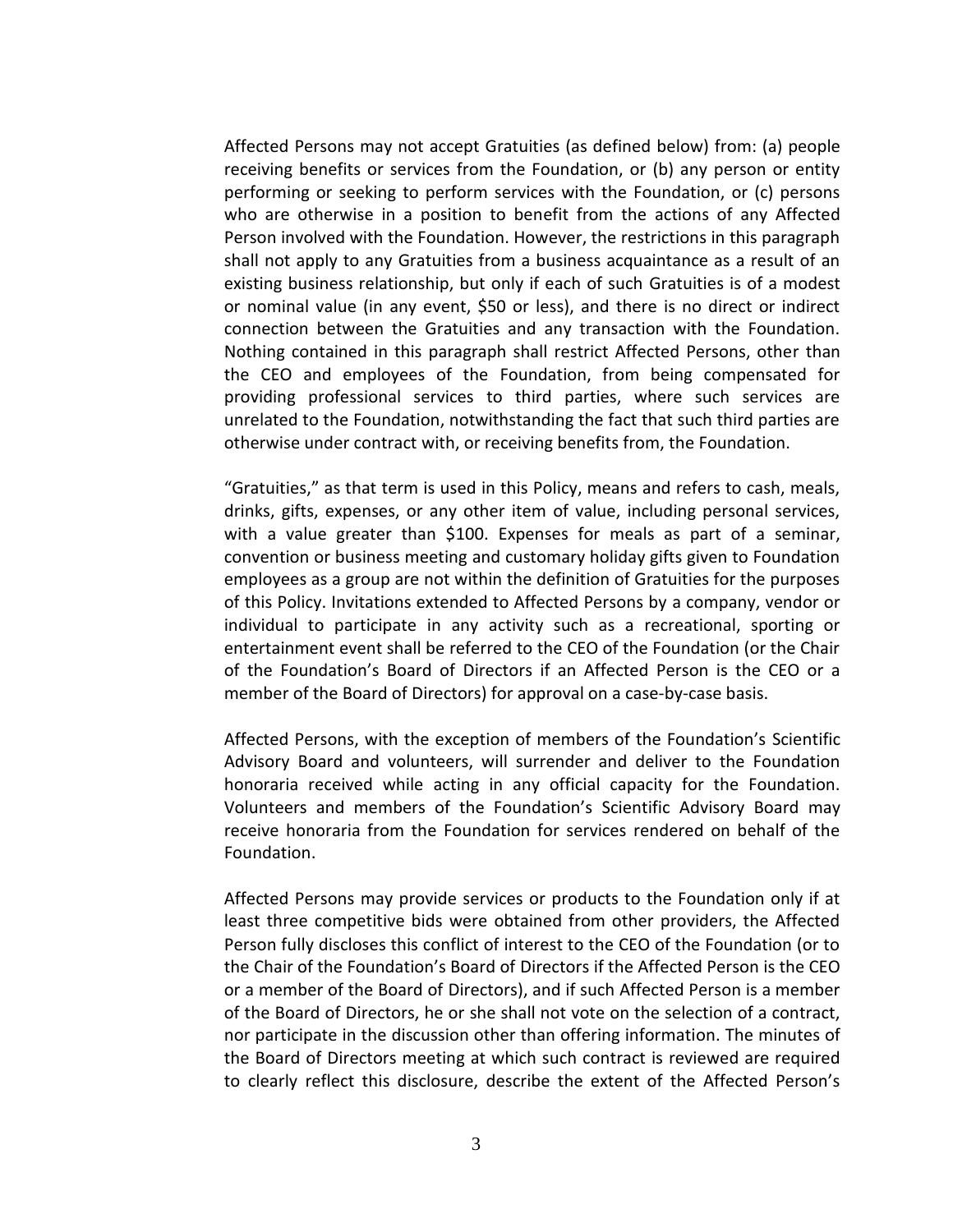participation in the discussion and record that he or she did not vote on the matter.

The Foundation values greatly its positive image and respect, and discourages any business or financial transactions by or among Affected Persons that might in any way reflect negatively on the Foundation.

Disclosing any information not broadly released to the Foundation membership or the general public, or using any information acquired through a position with the Foundation for direct or indirect personal profit or gain, shall be considered a conflict of interest. Such prohibited use might include (a) buying or selling securities when in possession of material information learned through affiliation with the Foundation respecting the securities or the issuer that has not yet been disseminated to the general public, or (b) disclosing any such information to any other person except to the extent necessary to carry out the Foundation's responsibilities. Any member of the Board of Directors or Foundation employee in possession of material or sensitive nonpublic information learned through affiliation with the Foundation and respecting any issuer of any class of publicly traded securities must take care to limit access to such information on a strictly "need to know" basis both within and outside the Foundation.

### **IV. Disclosure Requirements.**

On an annual basis, Affected Persons shall make known to the Foundation any financial, business or community relationships that may conflict with the work or service performed by the Foundation, or associations or relationships that are, or are likely to be perceived by others as, incompatible with the mission or adversely affecting the image of the Foundation, or present opportunities for direct or indirect profit or gain.

Specifically, Affected Persons shall disclose to the CEO of the Foundation (or the Chair of the Foundation's Board of Directors if an Affected Person is the CEO or a member of the Board of Directors):

1. Any association, including being in management positions, serving on the board of or being formally employed by a for-profit business involved in activities surrounding any aspect of arthritis;

3. Any other financial, business or community relationship that may conflict with the work or service performed for, or products sold to, the Foundation, or that may otherwise give rise to a potential conflict of interest under this Policy.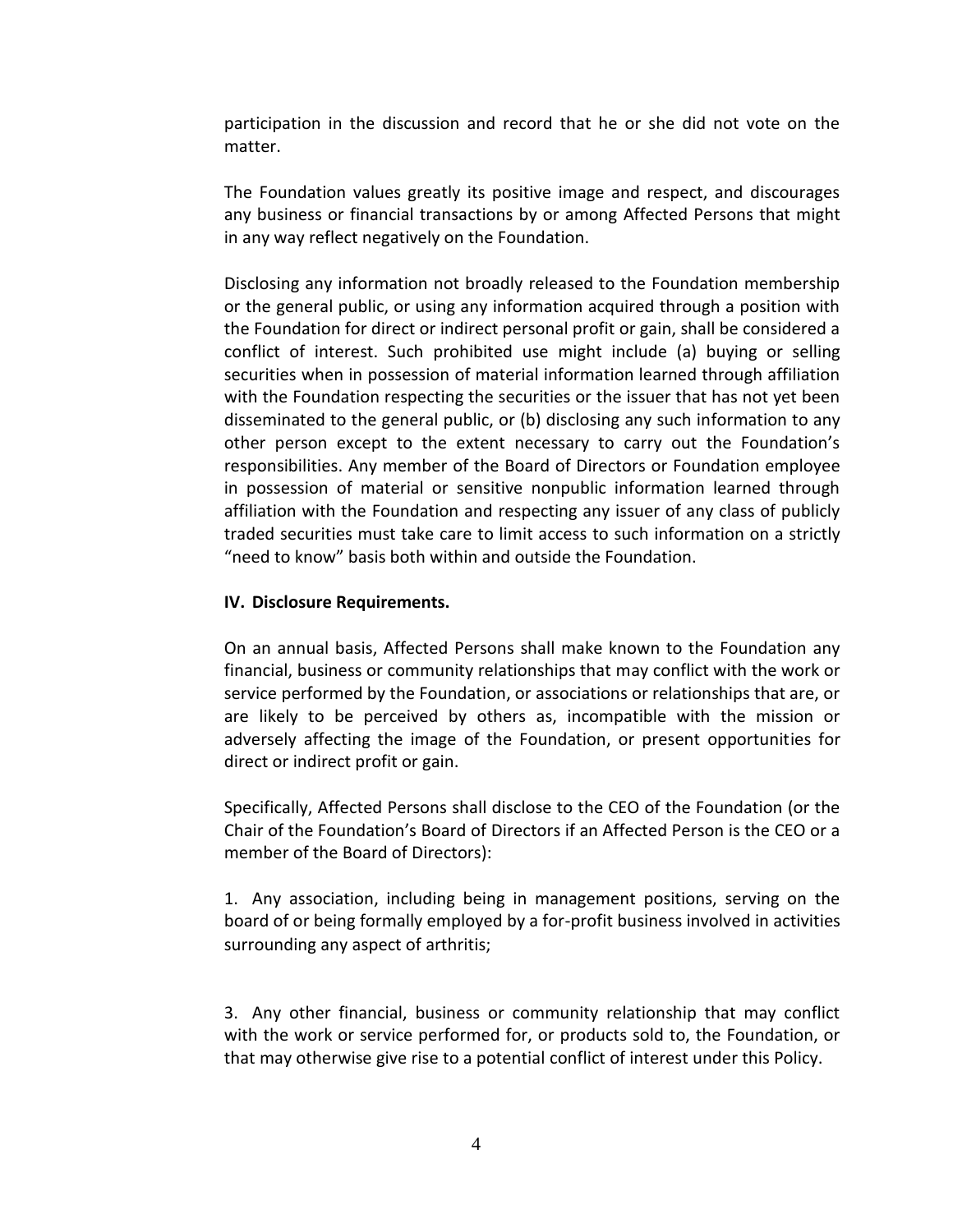When any such conflict of interest is relevant to a matter requiring action by the Board of Directors, it is the responsibility of the Affected Person to disclose the matter, whether real or perceived, to the CEO of the Foundation (who shall so advise the Chair of the Board of Directors) or to the Chair of the Board of Directors if the Affected Person is the CEO or a member of the Board of Directors, and if such Affected Person is a member of the Board of Directors, he or she shall not vote on the matter. When there is a doubt as to whether a conflict of interest exists, the matter shall be resolved by a vote of the Board of Directors, excluding the Affected Person whose situation has generated the doubt if such Affected Person is a member of the Board of Directors.

Moreover, any member of the Board of Directors having a conflict shall provide the Board with any and all relevant information, but shall withdraw from the Board meeting and shall not participate in the final deliberation or decision regarding the matter under consideration.

In the case of an Affected Person who is a member of the Board of Directors, the minutes of the meeting of the Board of Directors shall reflect that the conflict of interest was disclosed by such Affected Person and that such Affected Person was not present during the final discussion or vote, and did not vote.

A copy of this Policy shall be given to each person who is presently serving the Foundation as a member of its Board of Directors, as a member of its Scientific Advisory Board, as its CEO or other officer, as its employee, or as a volunteer. This Policy shall be reviewed annually at the beginning of the Foundation's fiscal year for the information and guidance of Affected Persons; and any new Affected Persons shall be advised of this Policy upon undertaking the duties of such office or employment.

#### **V. Acknowledgment and Agreement to Policy.**

A sound conflict of interest policy is necessary to ensure the public has confidence in the integrity of the Foundation. Please sign this Policy, complete and sign the attached Conflict of Interest Disclosure Statement, and file them with the CEO's office. It is a requirement of employment and of service on the Board of Directors and Scientific Advisory Board that this Policy be signed and that the attached Conflict of Interest Disclosure Statement be completed and signed at the beginning of each fiscal year of the Foundation by each of the employees and members of the Board of Directors and Scientific Advisory Board of the Foundation. Refusal to sign this Policy or to complete and sign the attached Conflict of Interest Disclosure Statement, or a violation of this Policy, could result in termination of employment or removal from the Board of Directors or Scientific Advisory Board, as applicable.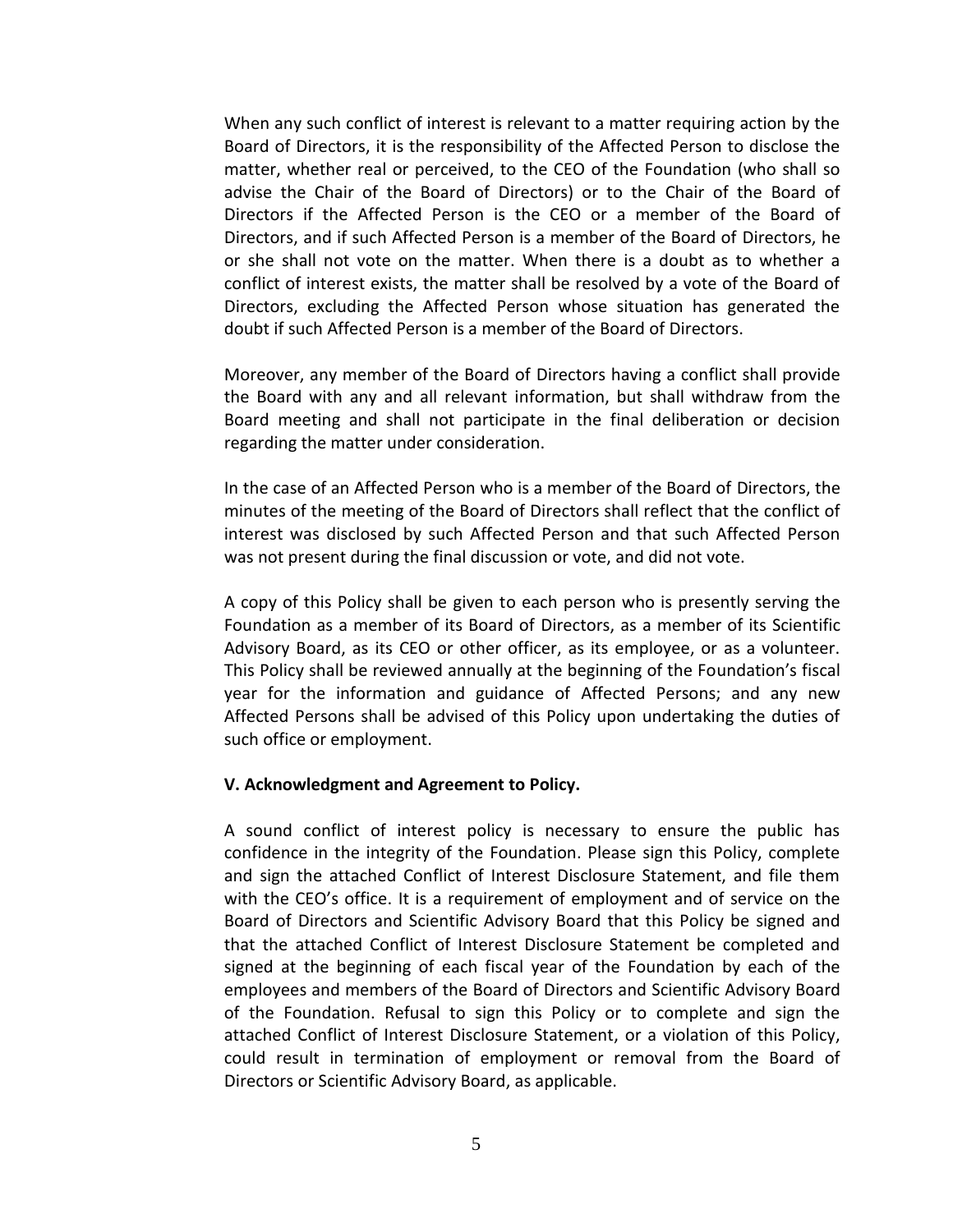I, the undersigned, hereby acknowledge and agree that I have read, understand and agree to comply with the Policy. I will direct any inquiries or concerns not specifically addressed in this Policy to the CEO of the Foundation (or the Chair of the Board of Directors if I am the CEO or a member of the Board of Directors) prior to my participation in any association or action that may be considered a potential conflict of interest. I hereby agree that if I have a personal conflict that would cause me to be biased in dealing with a particular issue, I will declare my conflict, and if I am a member of the Board of Directors of the Foundation, I will withdraw from discussion (except to provide relevant information) and will abstain from voting on such matter.

Signature: \_\_\_\_\_\_\_\_\_\_\_\_\_\_\_\_\_\_\_\_\_\_\_\_\_\_\_\_\_\_\_\_\_\_\_\_\_\_

Printed Name: \_\_\_\_\_\_\_\_\_\_\_\_\_\_\_\_\_\_\_\_\_\_\_\_\_\_\_\_\_\_\_\_\_\_\_\_\_

Dated: \_\_\_\_\_\_\_\_\_\_\_\_\_\_\_\_\_\_\_\_\_\_\_\_\_\_\_\_\_\_\_\_\_\_\_\_\_\_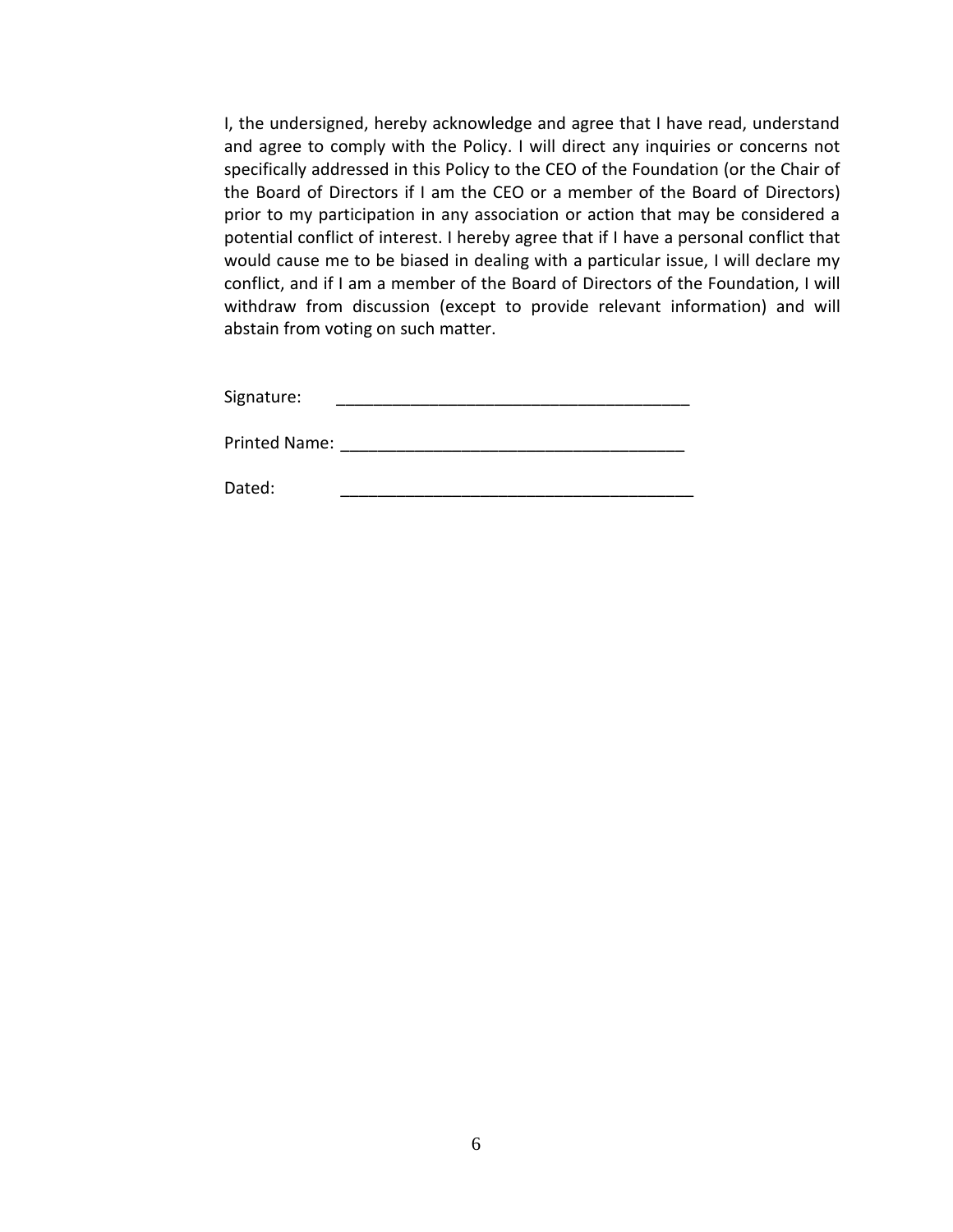#### **Arthritis National Research Foundation**

#### **CONFLICT OF INTEREST DISCLOSURE STATEMENT**

Pursuant to the Arthritis National Research Foundation Conflict of Interest Policy (the "Policy"), adopted by the Board of Directors of the Arthritis National Research Foundation (the "Foundation"), requiring disclosure of certain interests, a copy of which has been furnished to me, I hereby state that I or one or more family members (as that term is defined in the Policy) have the following affiliations of interest and have taken part in the following transactions that, when considered in conjunction with my position with or in relation to the Foundation, might possibly constitute a conflict of interest.

(WRITE "NONE" WHERE APPLICABLE AND ATTACH A SEPARATE SHEET IF NECESSARY)

Any association, including being in management positions, serving on the board of or being formally employed by a for-profit business involved in activities surrounding any aspect of arthritis:

\_\_\_\_\_\_\_\_\_\_\_\_\_\_\_\_\_\_\_\_\_\_\_\_\_\_\_\_\_\_\_\_\_\_\_\_\_\_\_\_\_\_\_\_\_\_\_\_\_\_\_\_\_\_\_\_\_\_\_\_\_\_\_\_\_\_ \_\_\_\_\_\_\_\_\_\_\_\_\_\_\_\_\_\_\_\_\_\_\_\_\_\_\_\_\_\_\_\_\_\_\_\_\_\_\_\_\_\_\_\_\_\_\_\_\_\_\_\_\_\_\_\_\_\_\_\_\_\_\_\_\_\_

\_\_\_\_\_\_\_\_\_\_\_\_\_\_\_\_\_\_\_\_\_\_\_\_\_\_\_\_\_\_\_\_\_\_\_\_\_\_\_\_\_\_\_\_\_\_\_\_

\_\_\_\_\_\_\_\_\_\_\_\_\_\_\_\_\_\_\_\_\_\_\_\_\_\_\_\_\_\_\_\_\_\_\_\_\_\_\_\_\_\_\_\_\_\_\_\_\_

Any other financial, business or community relationship that may conflict with the work or service performed for, or products sold to, the Foundation, or that may otherwise give rise to a potential conflict under the Policy:

\_\_\_\_\_\_\_\_\_\_\_\_\_\_\_\_\_\_\_\_\_\_\_\_\_\_\_\_\_\_\_\_\_\_\_\_\_\_\_\_\_\_\_\_\_\_\_\_\_\_\_\_\_\_\_\_\_

\_\_\_\_\_\_\_\_\_\_\_\_\_\_\_\_\_\_\_\_\_\_\_\_\_\_\_\_\_\_\_\_\_\_\_\_\_\_\_\_\_\_\_\_\_\_\_\_\_\_\_\_\_\_\_\_\_\_\_\_\_\_

Any association with a for-profit business involved in any aspect of research, diagnosis or treatment of arthritis by one or more family members:

\_\_\_\_\_\_\_\_\_\_\_\_\_\_\_\_\_\_\_\_\_\_\_\_\_\_\_\_\_\_\_\_\_\_\_\_\_\_\_\_\_\_\_\_\_\_\_\_\_\_\_\_\_\_\_\_\_\_\_\_\_\_\_\_\_\_ \_\_\_\_\_\_\_\_\_\_\_\_\_\_\_\_\_\_\_\_\_\_\_\_\_\_\_\_\_\_\_\_\_\_\_\_\_\_\_\_\_\_\_\_\_\_\_\_\_\_\_\_\_\_\_\_\_\_\_\_\_\_\_\_\_\_

Any association with a nonprofit organization or educational institution involved with any aspect of research, diagnosis or treatment of arthritis by one or more family members: